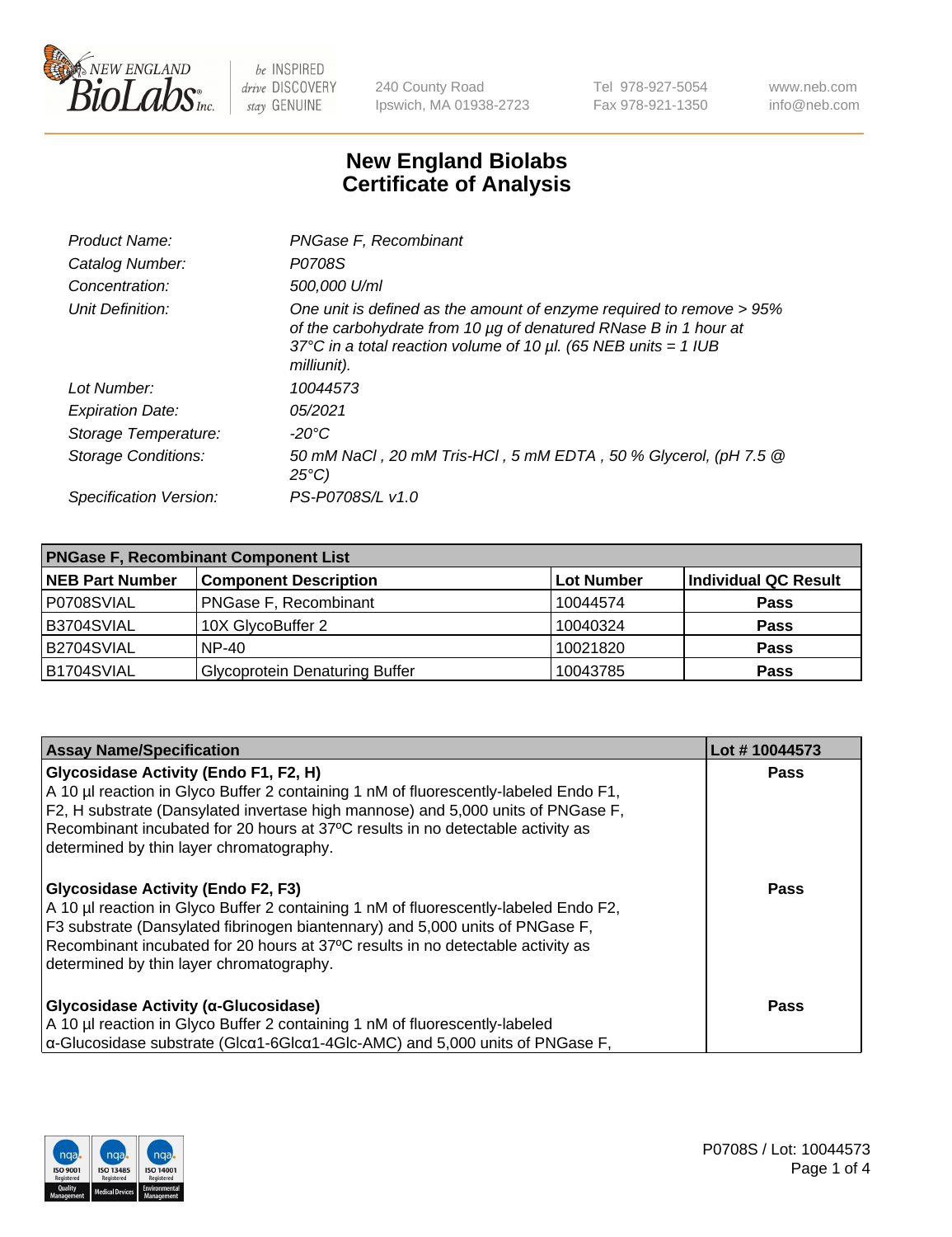

240 County Road Ipswich, MA 01938-2723 Tel 978-927-5054 Fax 978-921-1350

www.neb.com info@neb.com

| <b>Assay Name/Specification</b>                                                                                                                                                                                                                                                                                                                                            | Lot #10044573 |
|----------------------------------------------------------------------------------------------------------------------------------------------------------------------------------------------------------------------------------------------------------------------------------------------------------------------------------------------------------------------------|---------------|
| Recombinant incubated for 20 hours at 37°C results in no detectable activity as<br>determined by thin layer chromatography.                                                                                                                                                                                                                                                |               |
| Glycosidase Activity (α-N-Acetylgalactosaminidase)<br>A 10 µl reaction in Glyco Buffer 2 containing 1 nM of fluorescently-labeled<br>α-N-Acetylgalactosaminidase substrate (GalNAcα1-3(Fucα1-2)Galβ1-4Glc-AMC) and 5,000<br>units of PNGase F, Recombinant incubated for 20 hours at 37°C results in no<br>detectable activity as determined by thin layer chromatography. | Pass          |
| Glycosidase Activity (α-Neuraminidase)<br>A 10 µl reaction in Glyco Buffer 2 containing 1 nM of fluorescently-labeled<br>α-Neuraminidase substrate (Neu5Acα2-3Galβ1-3GlcNAcβ1-3Galβ1-4Glc-AMC) and 5,000<br>units of PNGase F, Recombinant incubated for 20 hours at 37°C results in no<br>detectable activity as determined by thin layer chromatography.                 | Pass          |
| Glycosidase Activity (α1-2 Fucosidase)<br>A 10 µl reaction in Glyco Buffer 2 containing 1 nM of fluorescently-labeled<br>α-Fucosidase substrate (Fucα1-2Galβ1-4Glc-AMC) and 5,000 units of PNGase F,<br>Recombinant incubated for 20 hours at 37°C results in no detectable activity as<br>determined by thin layer chromatography.                                        | Pass          |
| Glycosidase Activity (α1-3 Fucosidase)<br>A 10 µl reaction in Glyco Buffer 2 containing 1 nM of fluorescently-labeled<br>α-Fucosidase substrate (Fucα1-3Galβ1-4GlcNAcβ1-3Galβ1-4Glc-AMC) and 5,000 units of<br>PNGase F, Recombinant incubated for 20 hours at 37°C results in no detectable<br>activity as determined by thin layer chromatography.                       | <b>Pass</b>   |
| Glycosidase Activity (α1-3 Galactosidase)<br>A 10 µl reaction in Glyco Buffer 2 containing 1 nM of fluorescently-labeled<br>α-Galactosidase substrate (Galα1-3Galβ1-4GlcNAc-AMC) and 5,000 units of PNGase F,<br>Recombinant incubated for 20 hours at 37°C results in no detectable activity as<br>determined by thin layer chromatography.                               | <b>Pass</b>   |
| Glycosidase Activity (α1-3 Mannosidase)<br>A 10 µl reaction in Glyco Buffer 2 containing 1 nM of fluorescently-labeled<br>$\alpha$ -Mannosidase substrate (Man $\alpha$ 1-3Man $\beta$ 1-4GlcNAc-AMC) and 5,000 units of PNGase F,<br>Recombinant incubated for 20 hours at 37°C results in no detectable activity as<br>determined by thin layer chromatography.          | Pass          |
| Glycosidase Activity (α1-6 Galactosidase)<br>A 10 µl reaction in Glyco Buffer 2 containing 1 nM of fluorescently-labeled<br>α-Galactosidase substrate (Galα1-6Galα1-6Glcα1-2Fru-AMC) and 5,000 units of PNGase<br>F, Recombinant incubated for 20 hours at 37°C results in no detectable activity as                                                                       | Pass          |

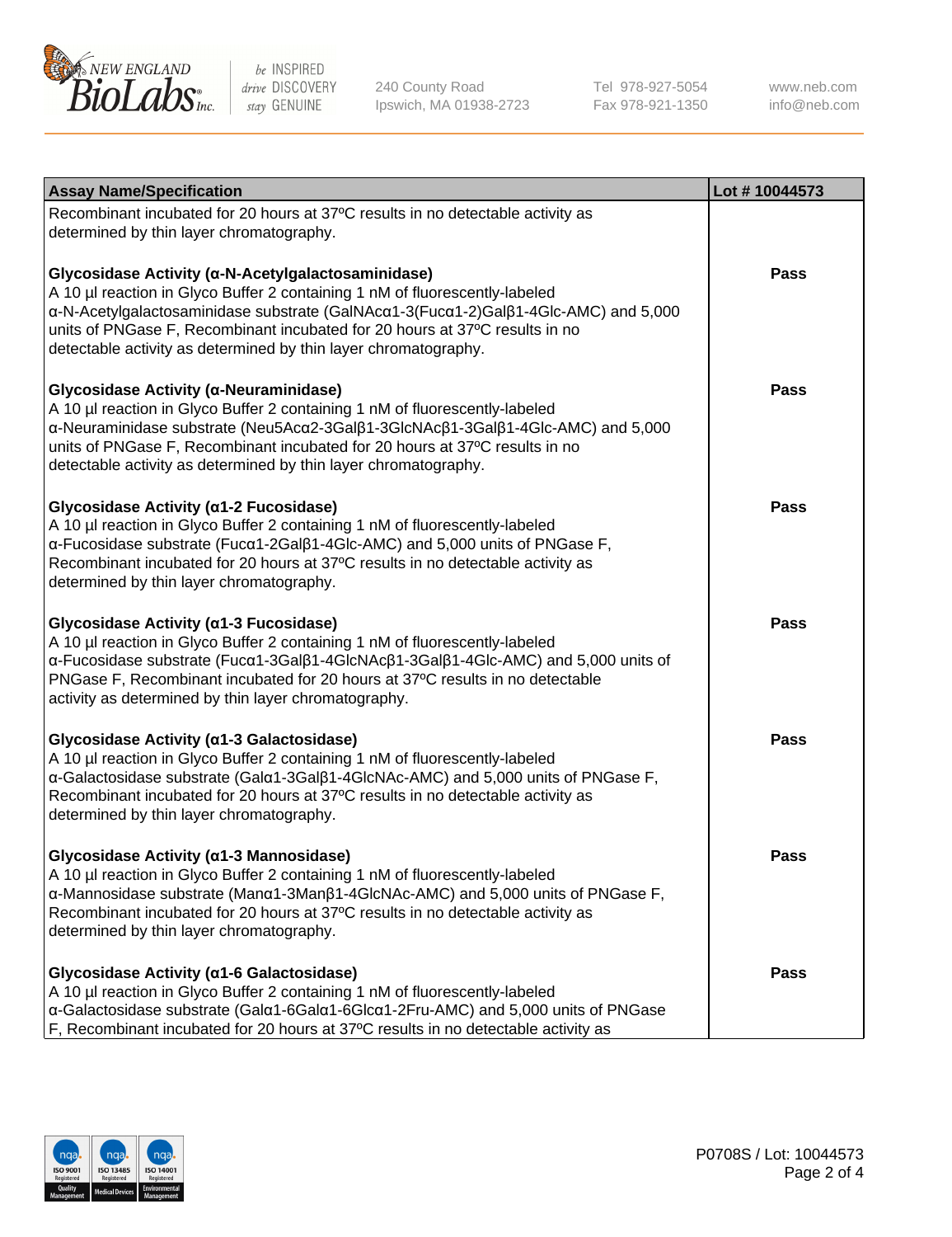

240 County Road Ipswich, MA 01938-2723 Tel 978-927-5054 Fax 978-921-1350

www.neb.com info@neb.com

| <b>Assay Name/Specification</b>                                                                                                                                                                                                                                                                                                                                     | Lot #10044573 |
|---------------------------------------------------------------------------------------------------------------------------------------------------------------------------------------------------------------------------------------------------------------------------------------------------------------------------------------------------------------------|---------------|
| determined by thin layer chromatography.                                                                                                                                                                                                                                                                                                                            |               |
| Glycosidase Activity (α1-6 Mannosidase)<br>A 10 µl reaction in Glyco Buffer 2 containing 1 nM of fluorescently-labeled<br>α-Mannosidase substrate (Manα1-6Manα1-6(Manα1-3)Man-AMC) and 5,000 units of PNGase<br>F, Recombinant incubated for 20 hours at 37°C results in no detectable activity as<br>determined by thin layer chromatography.                      | Pass          |
| Glycosidase Activity (β-Mannosidase)<br>A 10 µl reaction in Glyco Buffer 2 containing 1 nM of fluorescently-labeled<br>$\beta$ -Mannosidase substrate (Man $\beta$ 1-4Man $\beta$ 1-4Man-AMC) and 5,000 units of PNGase F,<br>Recombinant incubated for 20 hours at 37°C results in no detectable activity as<br>determined by thin layer chromatography.           | <b>Pass</b>   |
| Glycosidase Activity (β-N-Acetylgalactosaminidase)<br>A 10 µl reaction in Glyco Buffer 2 containing 1 nM of fluorescently-labeled<br>β-N-Acetylgalactosaminidase substrate (GalNAcβ1-4Galβ1-4Glc-AMC) and 5,000 units of<br>PNGase F, Recombinant incubated for 20 hours at 37°C results in no detectable<br>activity as determined by thin layer chromatography.   | Pass          |
| Glycosidase Activity (β-N-Acetylglucosaminidase)<br>A 10 µl reaction in Glyco Buffer 2 containing 1 nM of fluorescently-labeled<br>β-N-Acetylglucosaminidase substrate (GlcNAcβ1-4GlcNAcβ1-4GlcNAc-AMC) and 5,000 units<br>of PNGase F, Recombinant incubated for 20 hours at 37°C results in no detectable<br>activity as determined by thin layer chromatography. | Pass          |
| Glycosidase Activity (β-Xylosidase)<br>A 10 µl reaction in Glyco Buffer 2 containing 1 nM of fluorescently-labeled<br>β-Xylosidase substrate (Xylβ1-4Xylβ1-4Xylβ1-4Xyl-AMC) and 5,000 units of PNGase F,<br>Recombinant incubated for 20 hours at 37°C results in no detectable activity as<br>determined by thin layer chromatography.                             | <b>Pass</b>   |
| Glycosidase Activity ( $\beta$ 1-3 Galactosidase)<br>A 10 µl reaction in Glyco Buffer 2 containing 1 nM of fluorescently-labeled<br>β-Galactosidase substrate (Galβ1-3GlcNAcβ1-4Galβ1-4Glc-AMC) and 5,000 units of<br>PNGase F, Recombinant incubated for 20 hours at 37°C results in no detectable<br>activity as determined by thin layer chromatography.         | <b>Pass</b>   |
| Glycosidase Activity (ß1-4 Galactosidase)<br>A 10 µl reaction in Glyco Buffer 2 containing 1 nM of fluorescently-labeled<br>β-Galactosidase substrate (Galβ1-4GlcNAcβ1-3Galβ1-4Glc -AMC) and 5,000 units of<br>PNGase F, Recombinant incubated for 20 hours at 37°C results in no detectable<br>activity as determined by thin layer chromatography.                | <b>Pass</b>   |